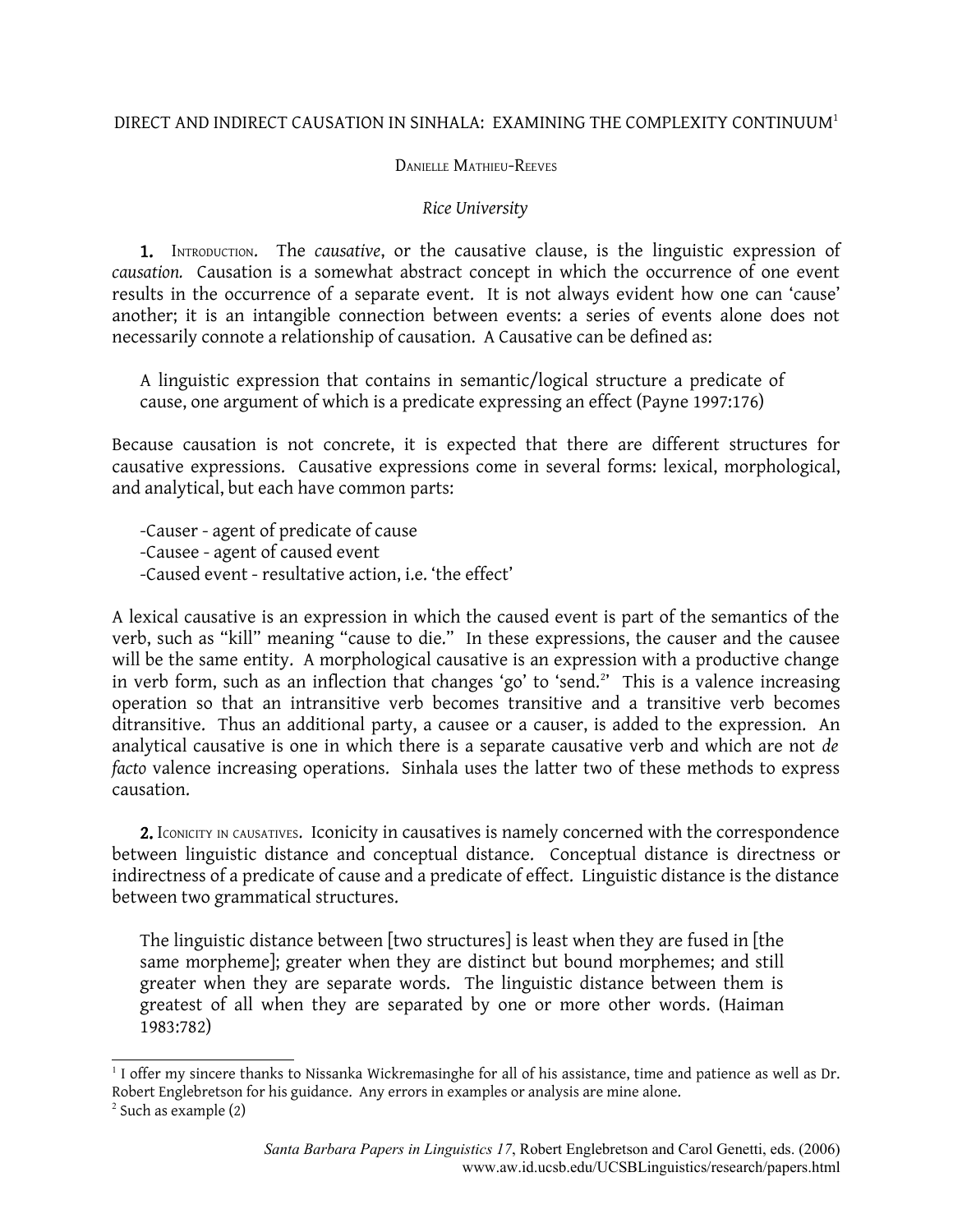Thus the connection between linguistic and conceptual distance is:

- a. The linguistic distance between expressions corresponds to the conceptual distance between them
- b. The linguistic separateness of an expression corresponds to the conceptual independence of the object or event which it represents. (Haiman 1983:782-3)

Direct causation has a conceptual distance between cause and result that is lesser than indirect causation and should therefore have a causative expression with lesser linguistic distance than that of indirect causation.

Indirect causation has a conceptual distance between cause and result that is greater than direct causation and should therefore have a causative expression with greater linguistic distance than that of direct causation. Thus Haiman (1983) posits:

If two causatives contrast within a given language, such that they correspond to structures given…, and they contrast semantically with respect to the conceptual distance between cause and result, then the conceptual distance between cause and result will correspond to the formal distance between cause and result. (783)

This is indeed the case for Sinhala. I will argue that there is a continuum of directness which matches Haiman's theory. The two types of causative expression, morphological and analytical, correspond to expressions of lesser and greater linguistic distance respectively.

3. MORPHOLOGICAL CAUSATIVE. In Sinhala, the morphological causative is a productive change in verb form. Because the causative form is distinguished by a bound morpheme, on Haiman's continuum, it should represent more direct forms of causation.

3.1. UNMARKED MORPHOLOGICAL CAUSATIVE. The simple morphological causative is the most direct type of causative conceptually and is the form with the least linguistic distance. That is to say, this is the most unmarked causative clause type. With the causative verb form, valency is increased by one, making intransitive clauses transitive and transitive clauses ditransitive. The form is a simple sentence: nominatives are unmarked and animate accusatives are marked with –*wǝ*.

Causative clause:

(1) mamǝ oyawǝ duwǝwǝnǝw a 1sg 2sg-acc run.NPST.CAUS 'I make you run.'

In Sinhala, either participant in a caused event can be animate or inanimate. The only restriction is that inanimate causers must use the non-volitional verb in the past tense. There are no animacy restrictions for any of the causative clause types. This leads to clauses such as (2) where the morphological causative is used with an inanimate causer. This is a possible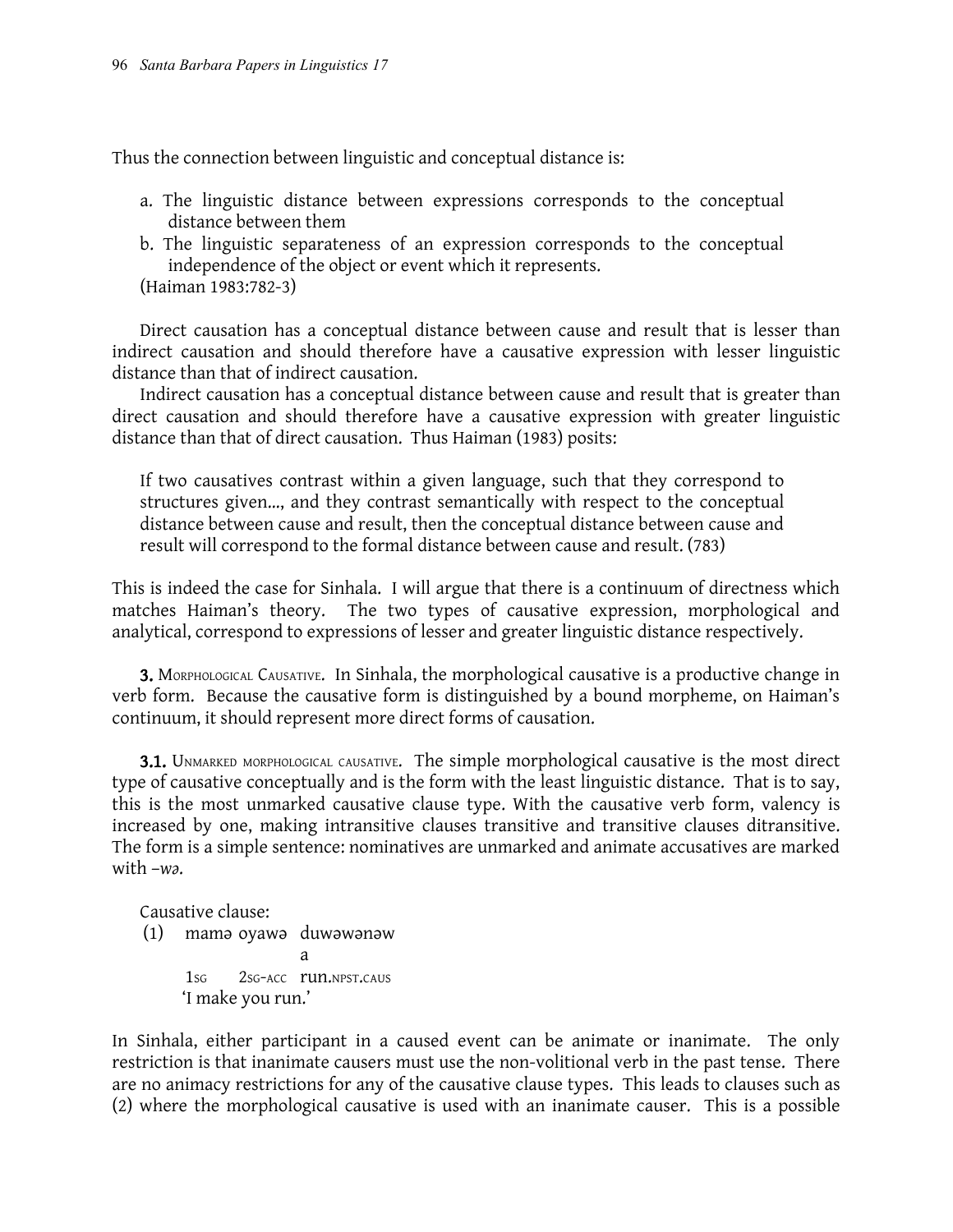exception to the tendency for the morphological causative to be used with very direct causation. Inanimate causers can provoke questions about indirectness behind the event, which would make the clause conceptionally less direct. However, because inanimate agents are non-prototypical agents, some non-prototypicality is to be expected. This does not result in a complete dismissal of Haiman's continuum in Sinhala causatives.

(2) gaha ohuwǝ ispiritaleṭǝ yawǝnǝwa tree 3SG-ACC hospital-DAT go.NPST.CAUS 'The tree is sending him to the hospital.'[3](#page-2-0)

Whereas English has lexical causatives, such as 'send,' the Sinhala language does not use this form of causative clause. Therefore when our consultant translated these words, a causative inflection of the verb is used.

(3) mamǝ oyawǝ yawǝnǝwa 1SG 2SG-ACC go.NPST.CAUS 'I make you go.' or 'I send you.'

Verbs that are transitive become ditransative when the causative inflection is used.

Ditransitive causative:

(4) amma lamǝyaṭǝ bat kawǝnǝwa mother child-DAT rice eat.NPST.CAUS 'The mother feeds the child rice.'

Past tense causative forms have two different inflections, one for volitional and one for nonvolitional forms. The former (5) connotes compliance or willfulness on the part of the causee. The latter (6) connotes resistance on the part of the causee, and some force, whether physical or verbal manipulation, on the part of the causer.

- (5) mamǝ oyawǝ kadeeṭǝ yauwa 1SG 2SG-ACC store-DAT go.PST.VOL 'I sent you to the store.'
- (6) mamǝ oyawǝ kadeeṭǝ yauna 1SG 2SG-ACC store-DAT go.PST.NVOL 'I sent you to the store.'

3.2. MORPHOLOGICAL CAUSATIVES WITH POST-POSITION *lauwa* 'THROUGH'. In addition to clauses with a causative inflection of the verb, slightly less direct causation is accomplished with a causative inflection in addition to a post-position. In this type the causee is an oblique rather than the patient. This type of clause connotes that the causer uses the causee as an instrument to accomplish the caused event. The causation is direct because the causer is the agent, but less direct than the unmarked clause because some action must occur for the causee to be an instrument or channel for the caused event.

<span id="page-2-0"></span> $3$  This paper includes all combinations of causer-causee and animacy : animate-animate (1), inanimate-animate (2), animate-inanimate (14) and inanimate-inanimate (15).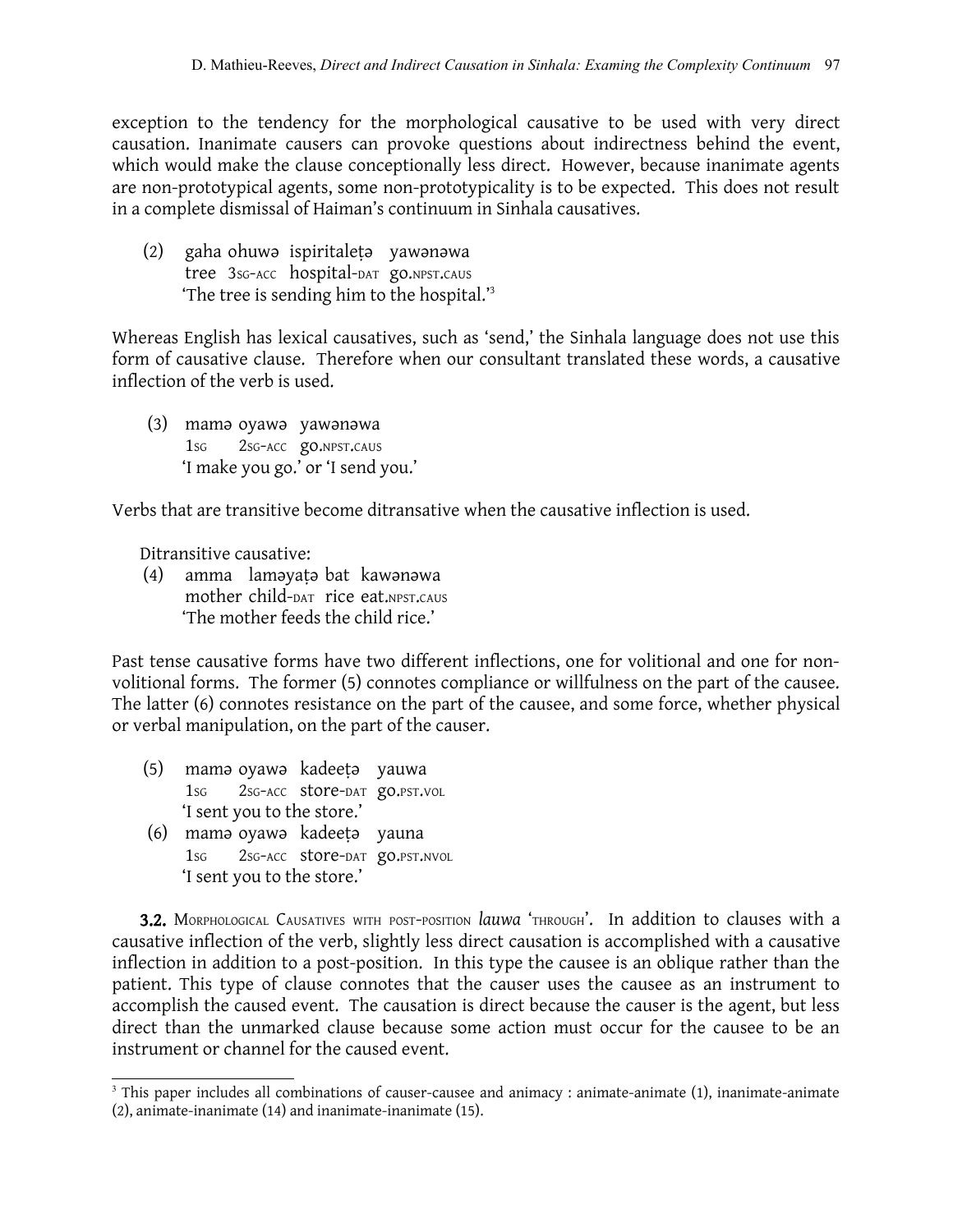- (7) mamǝ oya lauwa redi hodǝwǝnǝwa 1sG 2sG through clothes wash.NPST.CAUS 'I am using you to wash the clothes.'
- (8) mamǝ oya lauwa sindu kiyǝwǝnǝwa 1SG 2SG through song say.NPST.CAUS 'I am using you to sing.'

3.3. MORPHOLOGICAL CAUSATIVES WITH THE COMPLEMENTIZER *kiyǝla* 'SAY'. The causative inflection of the verb can also be used with the *kiyəla* converb, which has grammaticized strongly into a complementizer. It is also possible to interpret this clause type as a converb with two events taking place: The causer is telling the causee something *and* a caused event happens. If this is the case, then the clause type is of greater linguistic distance as well as greater conceptual distance. If *kiy̥la* is to be interpreted as a converb, then the causation would be analytical rather than morphological. However, the other types of analytical causatives in Sinhala are not used with the causative inflection of the verb. Additionally, *kiy̥la* is used in several clause types as a complementizer in complement clauses, not simply in causative ones. Therefore, it is more likely that *kiy̥la* functions as a complementizer here, however both explanations are possible.

As with other clauses with converbs in Sinhala, the agent of the second action, here the caused event, can be unspecified. It is implied that the agent of the second event is the patient of the first event. In example (9) it is stated that 'you' is told something and it is implied that 'you' is made to wash the clothes. However, the agent of the caused event could be an additional unstated party, depending on context.

(9) mamǝ oyaṭǝ kiyǝla redi hodǝwǝnǝwa 1SG 2SG-DAT say.CONV clothes wash.NPST.CAUS 'I am making you wash the clothes.' lit. 'I cause that you wash the clothes.'

To specify the causee, it can be directly stated after the converb/complementizer:

(10) nuwan maṭǝ kiyǝla mawǝ prǝmadǝ kǝrǝwǝnǝwa nuwan 1SG-DAT say.CONV 1SG-ACC late do.NPST.CAUS 'Nuwan is making me late.' lit. 'Nuwan causes that I am late.'

**4.** ANALYTICAL CAUSATIVE. Analytical causatives usually involve a separate causative verb and are not *de facto* valence increasing operations. In Sinhala, as in many other languages, the caused event verb is in the infinitive.

**4.1.** ANALYTICAL CAUSATIVES WITH *denawa* 'DIVE' AND *ærinawa* 'OPEN'. These verb forms imply indirect causation: the causer lets, or does not prevent, the causee from accomplishing the caused event.

*denawa* - According to the consultant, this expression is used when causer allows causee to accomplish the caused event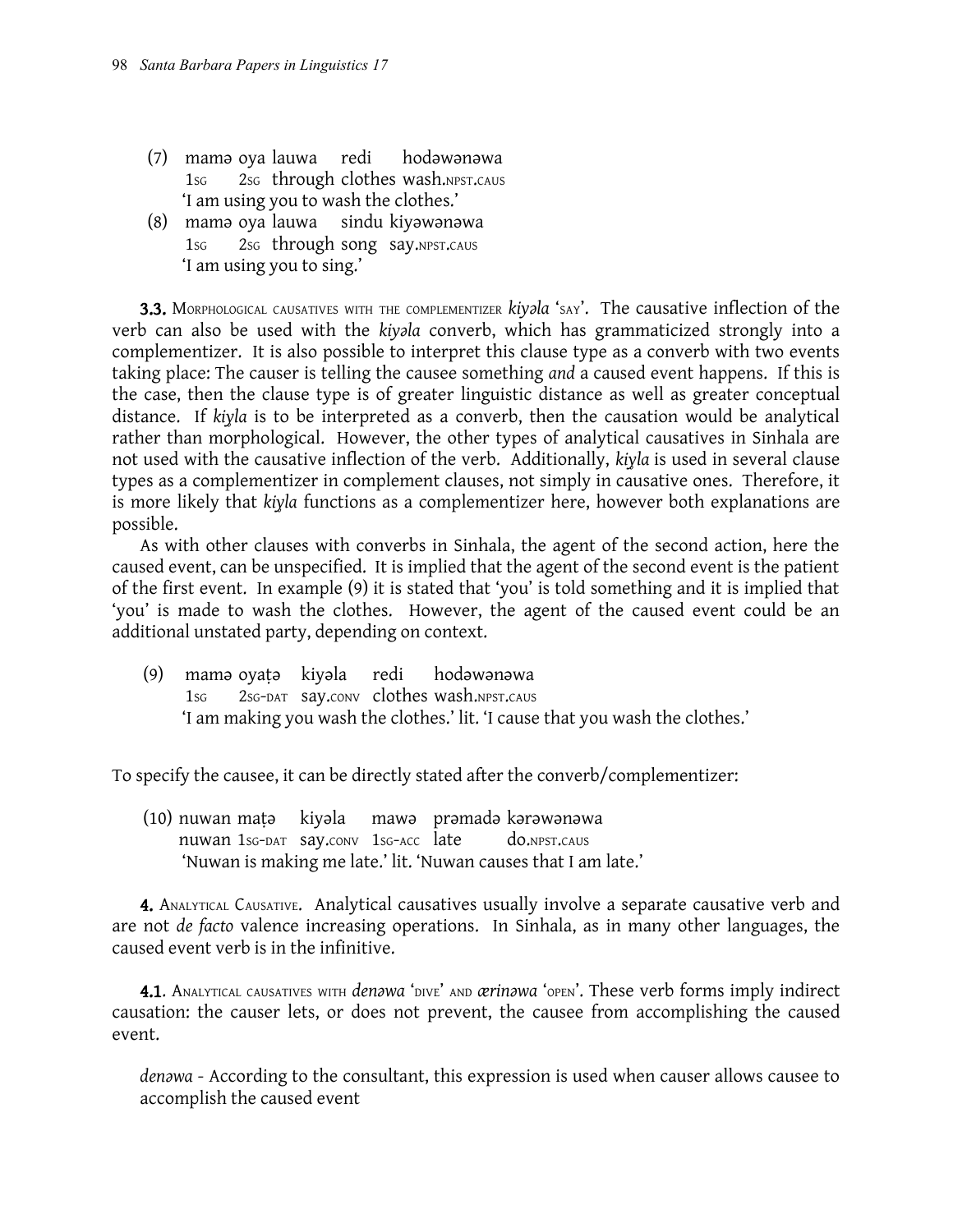*ærinawa* - According to the consultant, in this expression the causer retains less agency (which would make the causation less direct). This would be used when the causee accomplishes caused event through "carelessness" of the causer.

The consultant translates both forms as 'let' in English. These are more like permissive clauses than causative clauses, but it is one of the main ways in Sinhala to express indirect causation. There is greater linguistic distance here because of the compound verb form.

- (11) mamǝ oyaṭǝ sindu kiyannǝ denǝwa 1SG 2SG-DAT sing say.INF give.NPST 'I am letting you sing.'<br>(12) mama kukulawa
- marannə ærinəwa 1SG chicken-ACC die.INF open.NPST 'I am letting the chicken die.'

4.2. ANALYTICAL CAUSATIVES WITH *kriya karanawa* 'ACT IN SUCH A WAY THAT'. This is used for the most indirect causation in Sinhala. The linguistic distance here is greater because it is a three word verb compound, the caused event verb, and *kriya karanawa*. The conceptual distance for these clauses is also fairly great because it involves two caused events, one implied (action A) the other expressed (action B). Action A occurs, which leads to action B being caused. Action B is the caused event that is expressed, action A is unstated. However, there must be an unexpressed action A for this clause type to be chosen by the speaker over one of the morphological causative clause types.

- (13) mama kukulawa ǝ marann kriya kərənəwa 1SG chicken-ACC die.INF act do.NPST 'I am causing the chicken to die.' or 'I am acting is such a way that the chicken is dying.'
- (14) ohu gaha perǝlennǝ kriya keruwa

3SG tree topple.INF act do.PST 'He is causing the tree to topple' or 'He is acting in such a way that the tree is toppling.'

 $(15)$  hulanga ge ǝ wætenn kriya karanawa

wind house fall.INF act do.NPST 'The wind is causing the tree to fall.'

5. CASE STUDY WITH *kata karanawa* 'TALK'. This section shows the same verb, tense and participants in each causative expression, as well as a context that would have caused a particular expression to be used, rather than one of the others.

Clause Type: unmarked morphological causative (16) mamǝ oyawǝ kata kǝrǝwǝnǝwa 1SG 2SG-ACC talk do.NPST.CAUS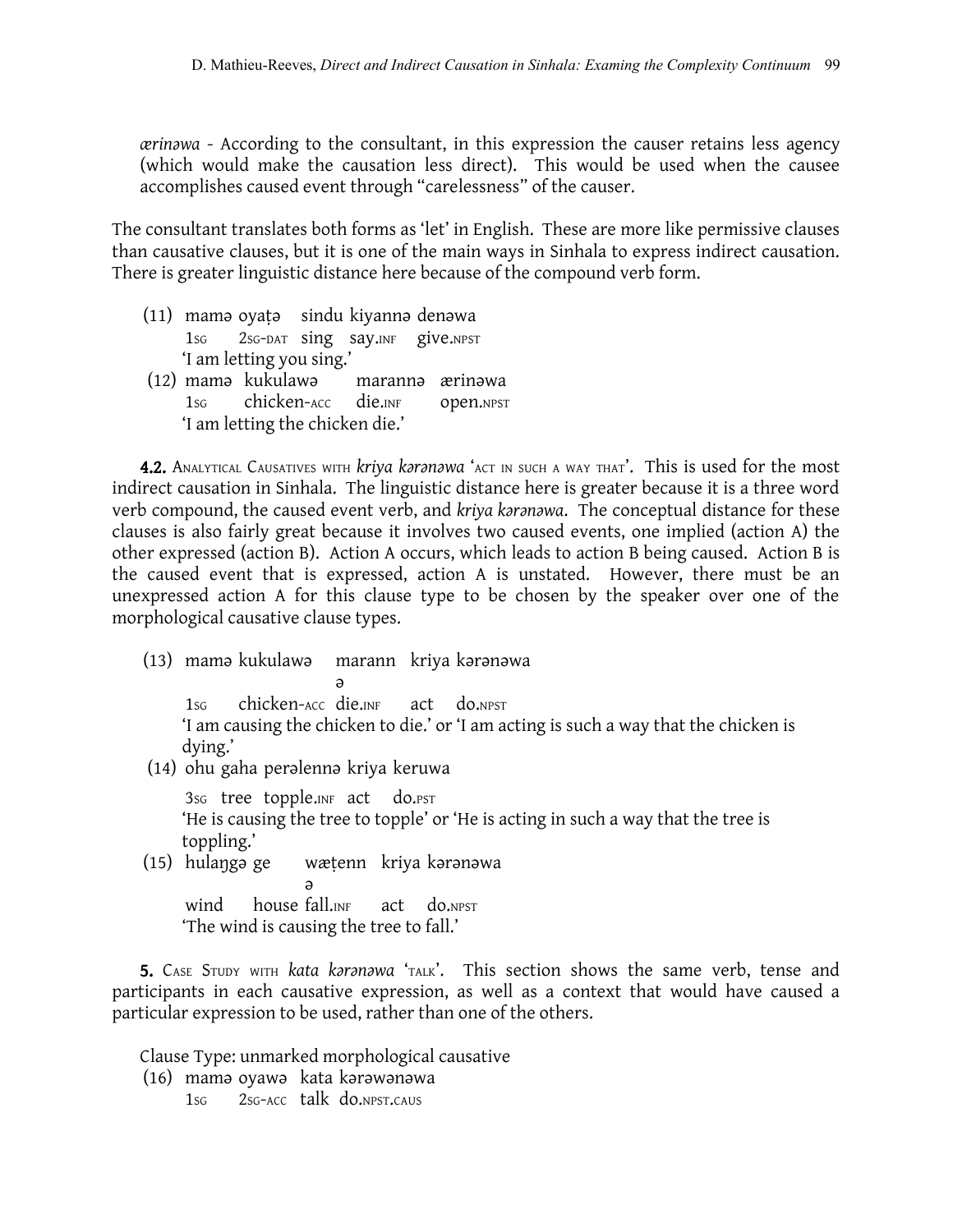'I make you talk.'

Possible context: This, being the most basic causative, could be used in almost any context, as long as it wasn't indirect, or the speaker does not want to highlight the indirectness. For example, I poke you with a stick so you say 'ow'.

Clause Type: morphological causative with *lauwa* 'through'

(17) mama oya lauwa kata karawanawa

1sg 2sg through talk do.NPST.CAUS

'I am using you to talk.'

Possible context: I have a mouthpiece (you) and I tell you to address the public on my behalf.

Clause Type: morphological causative with *kiyala* 'say'

(18) mamǝ oyaṭǝ kiyǝla kata kǝrǝwǝnǝwa 1SG 2SG-DAT say.CONV talk do.NPST.CAUS 'I cause that you talk.'

Possible context: I order you to talk and so you are doing it.

Clause Type: analytical causative with *denawa* 'give'

(19) mamǝ oyaṭǝ kata kǝrannǝ denǝwa 1SG 2SG-DAT talk do.INF give.NPST 'I am letting you talk.'

Possible context: I give you permission and because of that permission, you are talking.

Clause Type: analytical causative with *ærinawa* 'open'

(20) mamǝ oyaṭǝ kata kǝrannǝ ærinǝwa

1SG 2SG-DAT talk do.INF open.NPST

'I am letting you talk.'

Possible context: Although you would not normally talk, I am not paying attention to you, so you go ahead and talk.

Clause Type: analytical causative with *kriya karanawa* 'act in such a way'

(21) mamǝ oyaṭǝ kata kǝrannǝ kriya kǝrǝnǝwa

1SG 2SG-DAT talk do.INF act do.NPST

'I act in such a way that you talk.'

Possible context: I behave very rudely at a dinner so that eventually you have to say something to make me stop my poor behavior.

6. SUMMARY. In Sinhala, Haiman's iconic motivation fits with the continuum of directindirect causation. The most conceptually direct causation is accomplished with the least linguistically distant clause types. The least conceptually direct causation is accomplished with the most linguistically distant clause types.

| Most Direct |  |                   |  |                | Least Direct   |
|-------------|--|-------------------|--|----------------|----------------|
|             |  | -wə- lauwa kiyəla |  | denəwa ærinəwa | kriya kərənəwa |